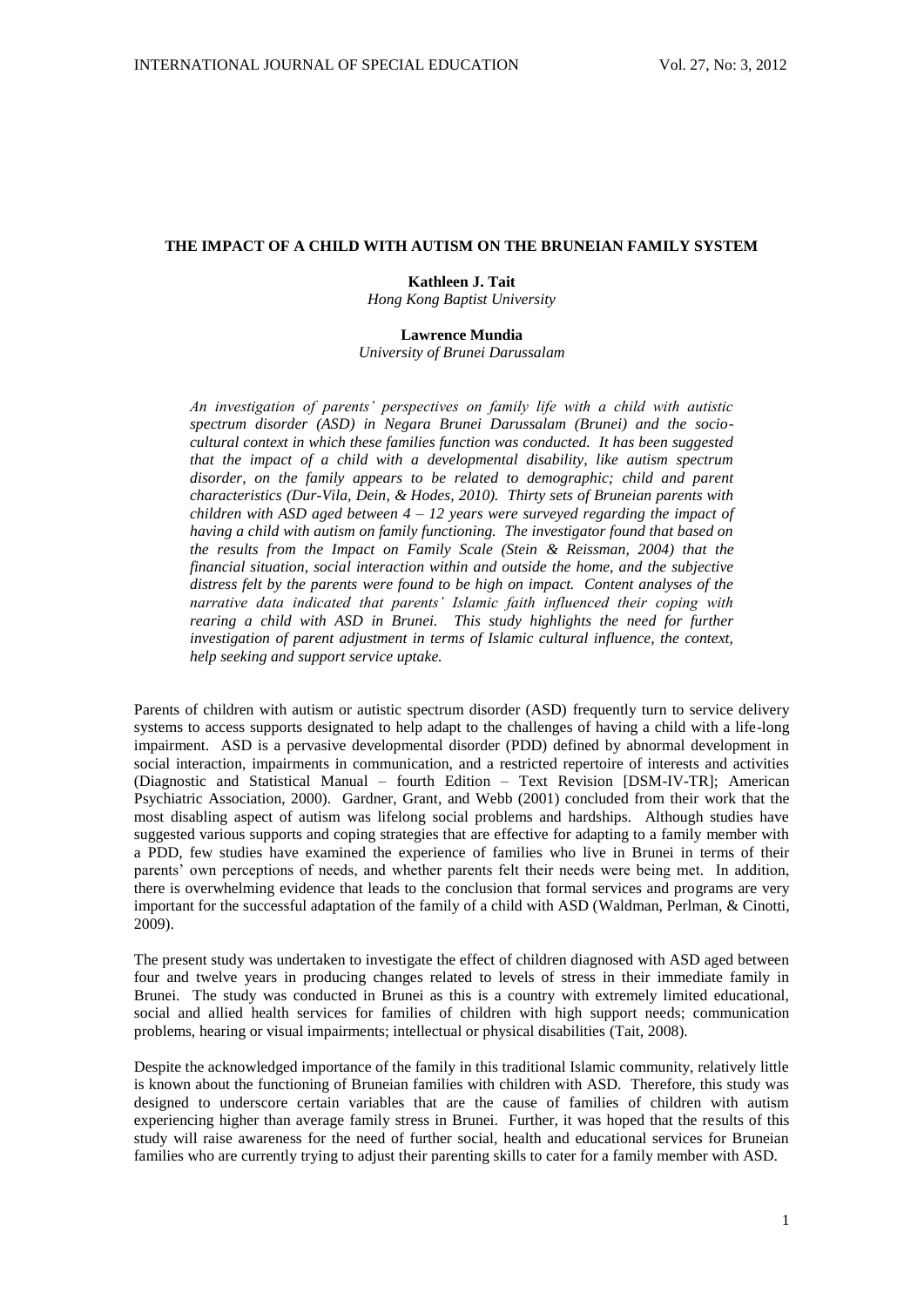#### *The Bruneian context*

Since the inception of deinstitutionalization, professionals providing services to children with disabilities have recognized the importance of addressing the needs of parents and other family members (Freedman & Boyer, 2000; Dura-Vila, Dein & Hodes, 2010). In seeking to cater for the extensive therapeutic and educational needs of children with autism, in many countries in the western world, professionals generally involve parents in program planning as well as training them to carry out intervention at home (Dempsey & Keen, 2008). However, in Brunei, only very few support services for families of children with disabilities exist. Specifically, there are currently no government services available to parents of school aged children with autism in Brunei. However, there is one non-government agency (NGO) located in the capital city of Brunei. This service is known as the SMARTER agency and it offers part time day services to children with ASD aged between four and twelve years of age.

One of the hottest current issues in the field of autism is the reported tremendous increase in the incidence and prevalence of the disorder. Over the past several years, a truly dramatic increase in the number of children diagnosed with ASD has been reported world wide. The National Autistic Society in the United Kingdom estimates the possible total prevalence rate of all autistic spectrum disorders at 91 per 10,000 (Fitzgerald, 2004). Further, Sturmey and Gitzer (2007) estimate that ASD occurs in approximately 1 in every 150 school aged children, and that it is four times more common in boys than in girls.

Official current statistics are difficult to come by in Brunei. For example, there is no central register of information pertaining to the incidence of children born with a disability in Brunei (Tait, 2007). However, estimates are that in 2005, Brunei had a population of approximately 348,800 (Europa World Year Book, 2005). The 2003 census, documented by the UN World Urbanization Prospects (2003), indicated that the population of the capital city of Brunei (Bandar Seri Begawan) was 60,874. At the time of the data collection for this research study, only 30 Bruneian families with children aged between (4-12 years) were accessing services for their children via the SMARTER agency which was established in 2000.

Given the above statistics, one could reasonably expect that there is a significant number of Bruneian families raising children with ASD, full-time at home without the assistance of any support service. To date, little has been reported concerning the functioning of families of children with ASD, in Brunei. When one considers the possible number of Bruneian children with autism living at home full time without any educational, health or social services, it is disconcerting that family intervention models have not been more systematically developed and implemented in this country. This lack of research with family members of children with such a high support needs disability highlights an area of great need.

### *Inclusion of children with high support needs in Brunei Darussalam*

In stark contrast to the country's economic wealth, Brunei is very much a developing country in relation to its capacity to cater for families of children with high support needs such as ASD. Although Brunei has a long history of having students with diverse backgrounds in government schools, many students with special education needs do not succeed at school, as the education system there is strongly oriented towards academic performance (Wong, 2005). Indeed, in this country, it is not an uncommon practice for pupils with significant special education needs (such as ASD) to be kept at home due to their disabilities. Further, in the past, children have been turned away by general education schools due to the lack of special education resources to support their special learning needs (Aziz bin Taha, Yoong, & Leong, 2004).

In addition to regular, special and private schools, there are also separate Arabic schools (or Madrasahs) that provide Islamic religious education to children in Brunei. While children with SEN are exposed to religious education to the maximum extent possible, in general, children with intellectual impairments are not considered to be able to perform the necessary religious obligations of the Islamic faith (Tait & Mundia in press). Consequently, it is also unknown how many children with special needs receive instruction in these separate Arabic schools in Brunei.

However, in recent years the Ministry of Education (MOE) along with other interested parties (including the SMARTER agency), has taken various steps to develop a system that is more receptive to the educational needs of all students (Tait, 2008). As with any education system, change comes slowly when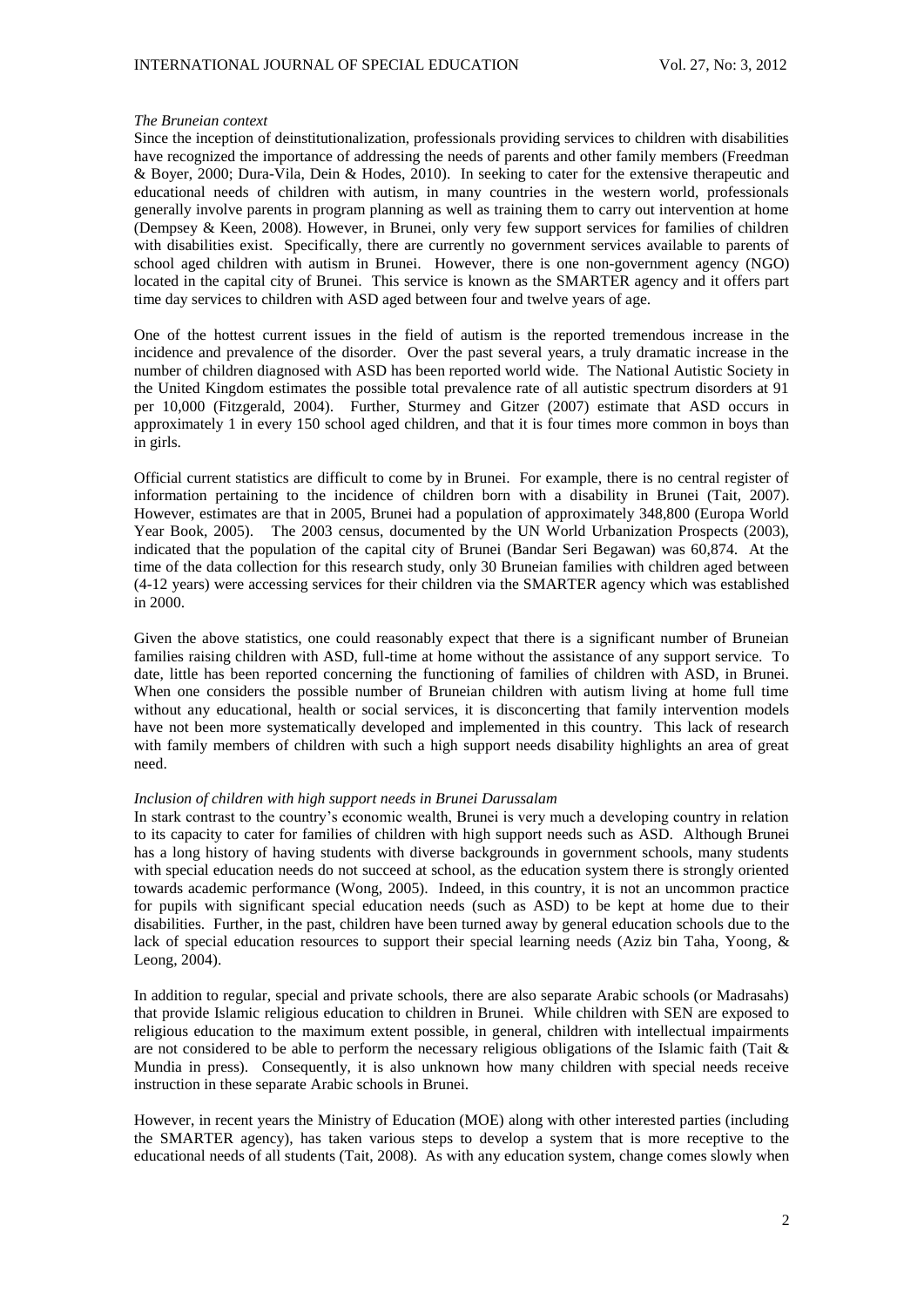that change requires a reform to previous systemic principles, standards and practices. Consequently, Brunei is only beginning to pave the road to inclusive education.

### *Significance of impact*

The birth of a child with any disability can have significant psychological implications. Parents may experience anger, grief and confusion (Einfeld & Emerson, 2008). Yet programs serving children with disabilities have often planned intervention with families as if they were a homogenous group, not recognizing that families differ in their ability to manage stress and in their coping styles, individual resources and needs (Dempsey & Keen, 2008). In their study of intellectual disabilities across cultures, O'Hara and Bouras (2007) found that in a state of need and emotional distress, parents and relatives may turn to religion to ease their feelings of distress and to answer questions regarding the ultimate cause of the disability. Further, there is a perspective emerging in the literature that the problems experienced by families of children with high support needs are often more related to their own resources, social supports and reaction to stress than to the child's disabling condition (Tait, 2010a; Siklos & Kerns, 2006).

The lack of research done on the impact of a child with ASD in Brunei and the subsequent needs of the family highlights this as an area in serious need of investigation. Consequently, the present study was designed to address the research question: What demographic variables, child and family characteristics contribute significantly to perceptions of Islamic family functioning and stress as measured by financial impact, disruption to social systems, general impact, coping and total impact? Specifically, what particular characteristics of these families and of the children with ASD are associated with the level of family functioning and the amount of family stress reported by these parents? It is anticipated that the results of this study will be of extreme importance for the relevant Bruneian government departments and service providers and of families of children with ASD who often experience added stress.

## **Method**

## *Participants*

The total sample consisted of 40 parents (10 fathers and 30 mothers) from 30 families who were rearing at least one child who had ASD between the ages of  $4 - 12$  years and who was attending the SMARTER Centre in Bandar Seri Begawan. The age range of the child (4-12 years) was chosen as it represents the early to middle childhood and pre-pubescent years in which increasing adjustment problems are thought to arise. At the time of the data collection, 30 families with children with ASD were being assisted by the SMARTER Centre. Therefore, the data collected in this study represents the total population attending the SMARTER Centre.

### *Procedure*

Staff at the SMARTER Centre provided a list of all families with a child with ASD who were accessing services from this agency, who resided in the Bandar Seri Begawan metropolitan region and who were registered with this NGO. Thirty families were sent an introductory letter explaining the aims of the study and what was involved. Within two weeks, all families had agreed to be involved in the study.

#### *Data Collection:*

Data were obtained in two ways. Firstly, from an in-person, semi-structured interview and secondly, data was collected on the parents' perception of the impact of their child's disability on family behaviour via the use of the Impact on Family Scale (IFS) (Stein & Reissman, 2004). The interview was designed to obtain general demographic information such as parents' marital status, occupation, employment status, children's ages, and parents' relationship to the child with ASD. Further information was gathered on issues such as medical, intellectual and communication problems, an index of level of dependence in activities of daily living (adapted from Breslau et al., 1982); and questions regarding therapy services, schooling, and family adjustment to living with a child with ASD were also sought via interview.

The interview was carried out by a trained Bruneian special education teacher, an experienced educationalist who could speak both English and Malay fluently. The interviewer contacted each family by telephone and arranged a mutually convenient time to visit. In all cases, the agreed upon time was after school between 5.00pm and 8.00pm. When the interviewer arrived at the family home, she introduced herself, briefly explained the format for the visit, the nature of the interview, and how to complete the IFS. The interview questions on the demographic items varied little in their format. Some questions required only simple yes or no responses such as *Are you 's [target child's name]*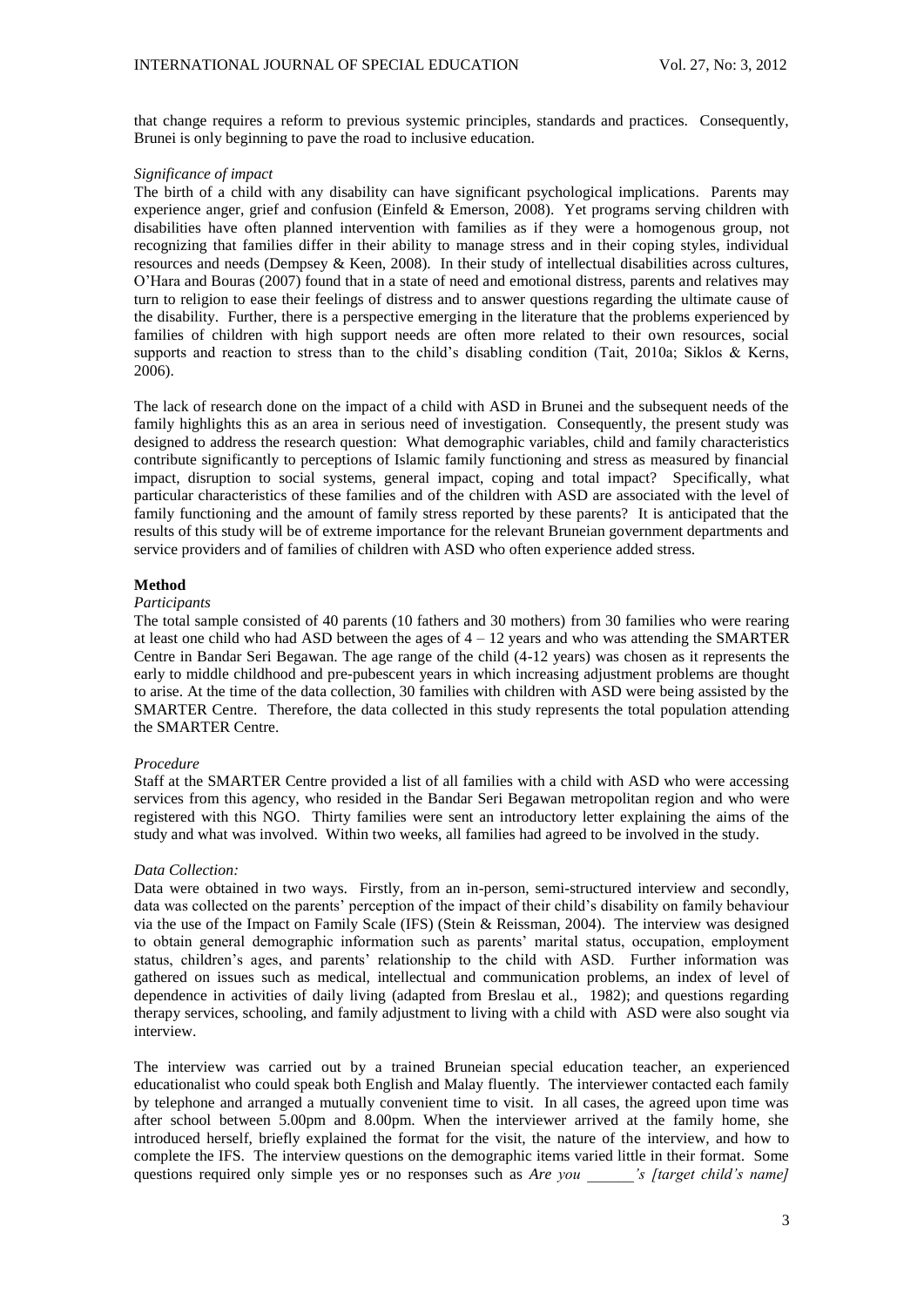*biological father?* The interviewer recorded this information manually on prepared data collection sheets. Separate sheets were constructed for each family. The results/answers from the interview questions were member checked by the parent/s immediately post interview to maintain the reliability and integrity of the data.

### *The Impact on Family Scale (IFS)*

According to Williams, et al., (2006) the IFS is a reliable, and valid measure of a family member's perception of the effect of a child's disability that can be used across diagnostic groups, and that it can be useful in clinical and health service research. The results of the IFS are presented under four subscale scores (i.e., financial impact, disruption of social relations, general impact, coping) and a total impact score in the results section of this paper. A paper and pencil format was used to facilitate the administration of the IFS questionnaire which was printed in English. The parents were given a letter briefly explaining the objectives of the study and the interviewer gave directions on how to complete the IFS (i.e., rate each item on a scale from 4 (strongly agree) to 1 (strongly disagrees).

The most frequently spoken language in Brunei is Malay. While most Bruneians speak some English, proficiency in written and spoken English can vary considerably. Consequently, in case parents required any assistance in translating what was written on the IFS questionnaire, the interviewer (also a translator) was able to assist in the collection of the IFS material used in this study. The IFS was completed by all parents of children with ASD who attend the SMARTER agency in the form of a home visit with both parents where possible. Finally, in conclusion to the data collection, respondents were invited to offer a more extensive and free narrative when asked *Is there any advice that you would like to give to someone with a child like \_\_\_\_\_\_ [target child's name] in the family? Or do you have anything further to say about raising a child with ASD in Brunei that has not been covered tonight?* Respondents wrote their comments to these questions in a prepared open ended section at the end of the IFS questionnaire form.

## *Data Analysis*

Information obtained from the parent demographic interview and the Impact on Family Scale was organized, classified and synthesized. Initially, demographic child and parent characteristics were summarized to identify the family context in which the members were functioning. Since the sample was non-random, it generated non-random data. In view of this, it was only possible to use noninferential or non-parametric statistics (e.g., descriptive statistics) to analyse the data. Descriptive statistics (i.e., mean, median, and co-efficient of skewness) were used to analyse the data obtained from the non-random sample. In addition, pictorial representations were employed to visually present the data. The procedures were deemed to be adequate to meet the objectives of the study. All data analyses were done using the SPSS version 16.

## **Results**

# *General description of the children with autism*

In the sample  $(n=30)$  there were:  $(1 \times 4$  year olds,  $1 \times 5$  year olds,  $8 \times 6$  year olds,  $11 \times 7$  year olds,  $3 \times 8$ year olds, 2 x 9 year olds, 1 x 10 year olds, 1 x 11year olds, and 2 x 12 year olds). Twenty-four were male and six were female with a mean age of 7.4 years. Families were unsure of the term intellectual ability and most parents viewed their child as functioning as either average or below average intelligence. In this small group of children, 16 were considered to be below average intelligence and 14 children were considered to be of average intelligence. Consequently the heterogeneity of the ASD population is not illustrated in this group. Only four families indicated that their child had an additional medical, sensory or emotional problem. In their parent's opinion, 3 children had asthma and one child was considered to be hyperactive.

The birth order of the children varied. In 14 families, the child with ASD was the youngest; in 10 families they were the oldest and in 16 families, occupied a medial position. The mean ranking for birth order was 2.233. The children attend various educational venues: 9 (30%) are enrolled in their local primary school for half of the day and attended the SMARTER centre for the other half of the day, while 21 (70%) attend classes at the SMARTER centre only.

Twenty-three children (76.6%) had received some form of therapy during their life at either the SMARTER centre or the Government Hospital. It should be noted that there is very little consistency in the provision of therapy as a support service in Brunei. There are no private clinics, no education dept therapists etc, only government hospital departments. Some families had only accessed Hospital therapy when the child was very young (birth to two years and prior to diagnosis) but after diagnosis the families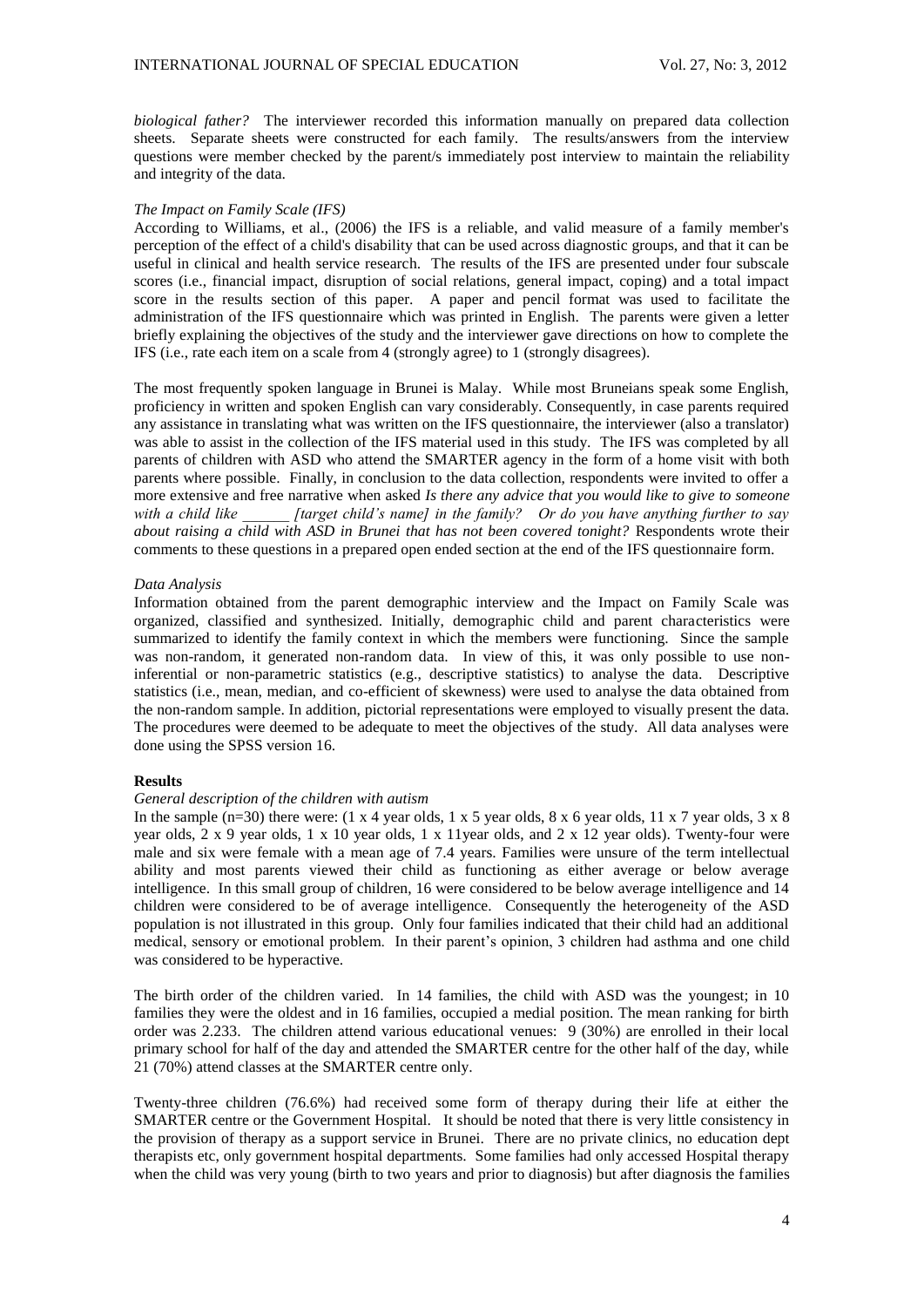were offered no more therapy at the hospital. One family told the investigator that upon receiving their child's diagnosis, a hospital social worker gave them a brochure to read on autism, and they were told to take their child home. That was the extent of the support service that they were ever offered by the Bruneian Government.

None of the children with ASD in this study had access to any therapy or educational services until they were enrolled at the Smarter Centre. Also, families were confused as to exactly what type of program was being offered by the SMARTER centre. Some families indicated that their child did receive therapy at the Smarter Centre. While others families seemingly unsure, indicated that their child attended the Smarter Centre, but also checked the box that indicated that their child did not get any therapy there. According to the staff at the Smarter Centre, if the child attends the Smarter Centre, the children do get therapy (of a sort). Consequently, the position is not clear.

## *General description of the families*

Specific characteristics investigated in relation to the composition of the families involved in this study were: marital status, the relationship of the child with the disability to his/her caregivers, the relative size of the family, the socio-economic status of the family (determined by the father's occupation) and the age of the parents. An over view of these families' social networks is also presented.

In 100% of the families, the parents were married, this being their first marriage. With regard to the parent-child relationships: in all cases (n=30, 100%) the child with ASD was the mother's own child, with 100% of the cases (n=30) being the father's own child. Only three children were Brunei Nationals. In the majority of cases  $(n=24)$ , the children were of Malaysian descent, two children were Chinese and one child was Indonesian. Family size varied from one to seven members with a mean of 3.63. In the majority of cases  $(n=14, f=47%)$  there were three or four children.

Socio-economic status was estimated from the father's occupation according to Jones' Scale of Occupational Prestige (1989). The majority (n=22, f=73%) fell into categories 3 and 4, the middle level occupations, designating these families as lower to upper-middle class. Five fathers (16.6%) held positions categorized as lower class (e.g., hospital attendant, prison warder, technical assistant, etc)., while only three fathers, a Managing Director, a University Lecturer, and an accountant) were considered to hold an upper class position). Eight (26.6%) of the mothers were occupied with full time home duties: 21 (70%) had full time positions (e.g., teacher, nurse, government officer, religious officer, etc); while only one mother (3.3%), a Director, was considered to hold an upper class position.

The maternal age ranged form 23 years to 45 years with the mean age of mothers at the time of the birth of the child with ASD being 30.5 years. The paternal age range was similar to the mothers, being 23 years to 44 years with the mean age of fathers being 32.1 years at the time of the birth of the child with ASD.

#### *Family Functioning Measures*

The main findings from the Financial Impact, Disruption of Social Relationships, General Impact, General Impact, Coping and Total Impact scales are summarized in Table 1. Following on from this, there are brief explanations of each of these five variables and an explanation of the findings of this study.

| Variable | Scale                              | Mean  | Median | <b>SD</b> | <b>Skewness</b> |
|----------|------------------------------------|-------|--------|-----------|-----------------|
|          | Financial Impact                   | 5.43  | 6.00   | 1.69      | $-.61$          |
|          | Disruption of Social Relationships | 20.70 | 21.00  | 3.87      | $-76$           |
|          | General Impact                     | 25.77 | 27.00  | 5.14      | $-1.39$         |
|          | Coping                             | 6.30  | 6.50   | 1.78      | .06             |
|          | Total Impact                       | 49.63 | 52.00  | 9.32      | $-.97$          |

**Table 1. Descriptive statistics on the five scales of the Impact on Family Scale**

#### *Financial Impact*

The Financial Impact (FI) score is the factor which measures financial burden. There was a high adverse financial impact on most families with a child with autism (see Table 1 for all five variables). Half of the families scored above the median (6.00) which was higher than the mean (5.34). This finding is further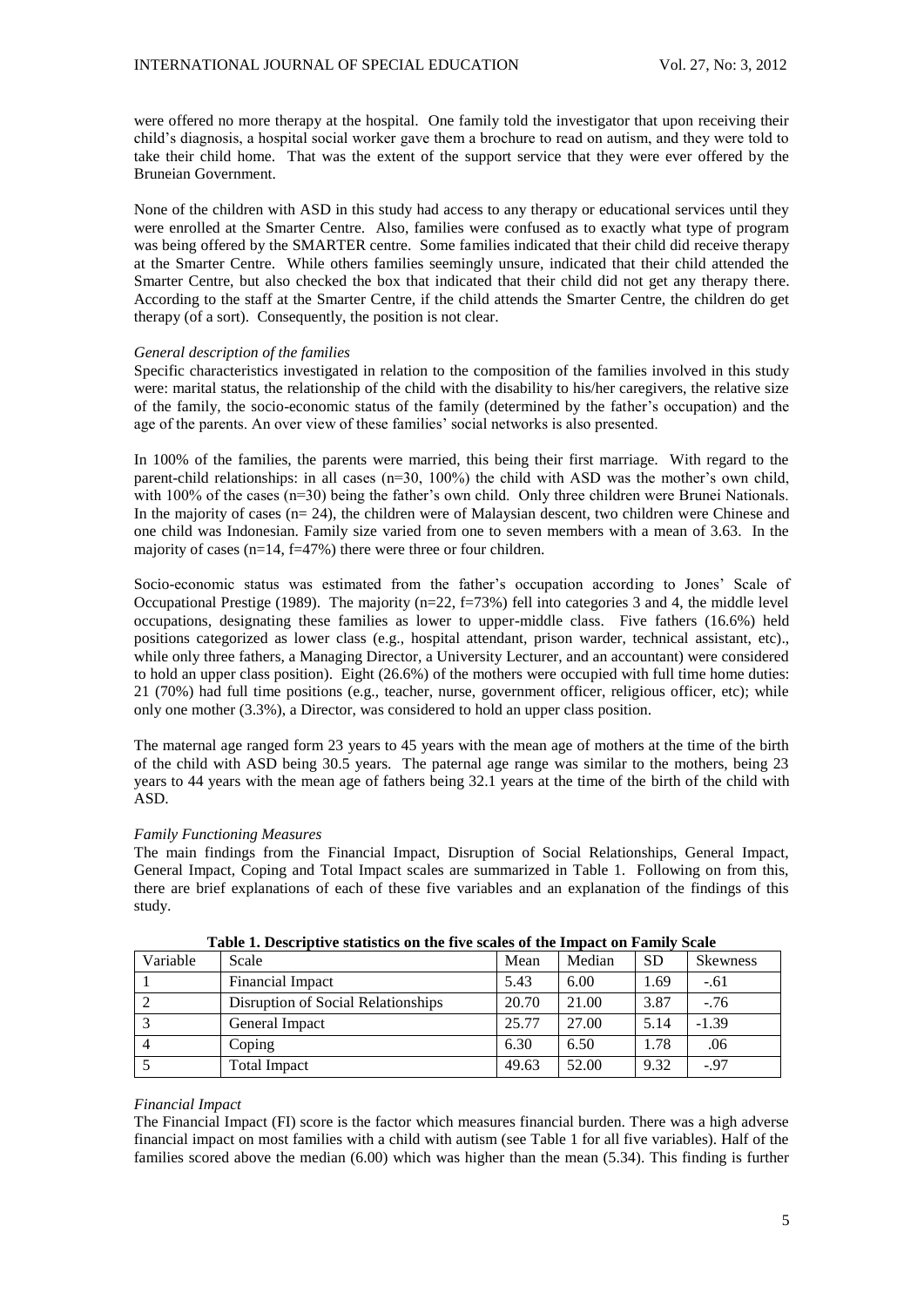supported by the negative coefficient of skewness (-.61) and the left skewed figure (histogram with a line graph) for the Financial Impact variable.

The birth of any child requires a relocation of finances (Parette, Meadan, & Doubet, 2010). However, expensive care is a common problem for families with a child with a disability. This impact is mentioned by a number of writers in this field (Magana, Schwartz, Rubert, & Szapocznik, 2006; Skinner & Weisner, 2007). In the case of this investigation, all families needed to earn a living and to subsequently decide how best to spend the income according to each family's individual requirements. The presence of the child with ASD may have created an economic need, increasing the family's consumptive demands. Due to this excessive economic impact, parents may have perceived the family sacrificing the expenditure of the family income in favour of the child's disability.

Another possible reason for high family impact results is lack of government funds. In Brunei, there is no financial assistance for the services required by children with ASD and so the cost of care is not covered. The parents must pay a small tutorial fee for their child to attend the Smarter Centre. The monthly tuition fee costs less than \$400 Bruneian dollars. Yet, for low income families in Brunei, it was a significant expenditure. Many parents mentioned the impact of the cost of the Smarter Centre fees and the fact that there was no Government subsidy. One parent indicated that she knew of families who had a child with autism who could not afford to pay for the Smarter Centre fees. Sample comments are as follows:

*The SMARTER centre requires sponsoring and donation from parents and other people. Financial problem is affecting some parents. They cannot afford to send their children to SMARTER (*Interviewee 1, 2010).

*We need help from government in terms of financial. Autistic children does not know that when we tell them we cannot afford them some of their needs, In other countries, parents of autistic children are given allowances We don't need much, just to cover the monthly fees of attending Smarter School(* Interviewee 2, 2010).

*We get no help from the government. No help! In the extended family like mine it's required two domestic helpers for looking after well being of the children (*Interviewee 3, 2010).





### *Disruption of Social Relations*

The Disruption of Social Relations (DSR) score is a familial-social support factor which addresses the social interactions both within and outside the family. Evidence from Table 1 indicates that most families with a child with ASD experienced a disruption of social relationships and hence scored high on the DSR scale (see negative skewness and a median higher than the mean in Table 1). This claim is visually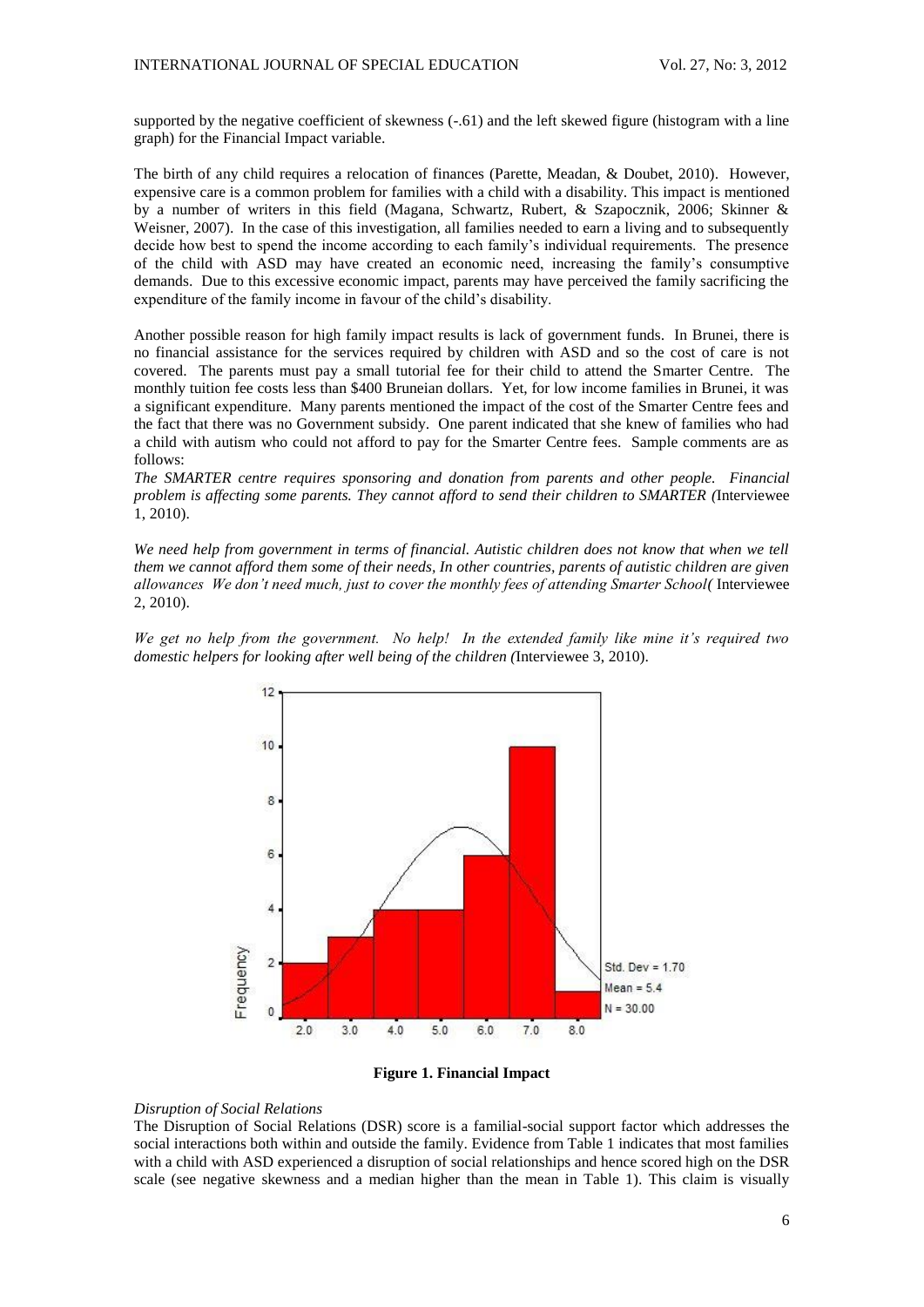illustrated by the left skewed figure for the DSR variable. All these pieces of evidence suggest that having a child with ASD highly disrupted the social relationships of the family.

The fact that the child with ASD can sometimes require almost constant attention from a parent is one of the major factors in preventing a parent's involvement in social activities. Parents may find themselves spending the bulk of their time in the home, physically apart from friends and family not residing with them. They may be overly busy with the child, embarrassed by the stigma of the disability, of fatigued from frequent or lengthy medical/therapy visits, complex feeding, dressing, bathing and toileting routines. Many family members have reported feelings of loneliness, social isolation or distance from friends and neighbours, relatives and their communities (Katbamna, Bhakta, & Parker, 2000). Another reason for the disruption of social relations may be seen in the friends, neighbours' and relatives' feelings of discomfort and lack of knowledge about appropriate ways to interact with the child with autism and his/her family.

Aspects of social relations that were potentially affected by social curtailments included the parent' job schedule or occupational choice, church (or mosque) attendance, vacations, hobbies and general social events (Buntinx & Schalock, 2010). Families of children with Down's syndrome were found to partake in fewer holidays, outings and visits with grandparents than were families of non-disabled children (Cheng & Tang, 1995). Sample parent comments were:

*As a parent, we should not be ashamed of them as I understand it, a lot of other family tried to hide it(* Interviewee 4, 2010).

*Problems – if he doesn't attend school and preoccupied most of the time, he is getting more hyperactive. His toilet habit (pee) particularly seems to be out of control and timeless (*Interviewee 5, 2010).

*There is not much support from society in Brunei. The community as a whole does not understand what autism is, so people tend to laugh or just find them troublesome or 'weird'. Even my closest family do not given enough support(* Interviewee 6, 2010).



## *General Impact*

The General Impact (GI) score is a personal strain factor that measures subjective feelings of a family's stress. In general, the presence of a child with autism in the family tended to have had a negative impact on the normal functioning of the family (see descriptive statistics in Table 1 and the left skewed pictorial representation for the General Impact variable).

Caretaking demands of children with ASD often exceed those of the non-disabled child. In general, children with ASD require that their parents 'do' many things for them, such as feed them, toilet them, dress them etc. While some normally developing children also require this care, the quantity and longevity of the non-disabled child's care requirements are usually less intensive.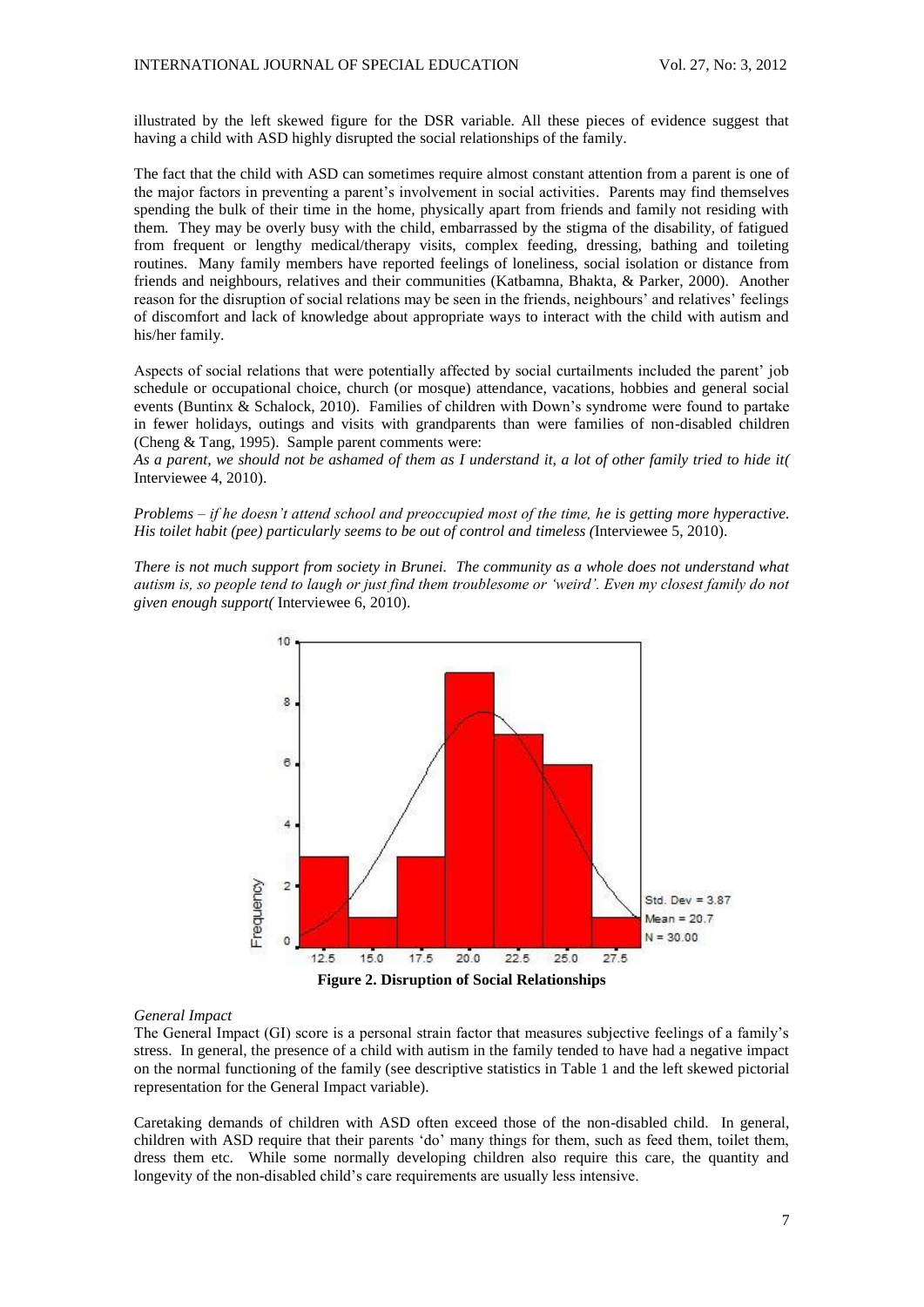A frequent emotional problem associated with the impact of a child with a disability on the family is parental depression (Tait, 2010b). Some time ago, Olshakky (1991) described a process that he called 'chronic sorrow' in which parents carried feelings of sadness throughout their lives. Arney and Scott (2010) report feelings of hopelessness in parents of children who are developmentally delayed. Increased rates of suicide are also reported, although much less frequently than milder depressive reactions (Berman, 2003).

Thus, while the nature and severity of a child's disability condition may affect the family response; other factors, particularly the parental perception of the difficulty, may moderate or exacerbate the difficulties. For example, parents could be better able to respond positively to the child if they did not define the disability as an unmanageable strain or hardship. If the parents see the child's condition as a fateful occurrence to be dealt with adaptively or as a fact of life that they can handle together, their adjustment capability could be better than if they interpreted the disability as a family disaster or an insurmountable problem (Skinner & Weisner, 2007).

However, while parents of normally developing children know that their children will ultimately become self-sufficient adults, parents of some children with ASD may always be burdened by unrelenting demands and dependency. Feelings of uncertainty of what the future holds can increase the stress already felt by parents of children with a disability. Ageing parents particularly become increasingly stressed by concern for the care and placement of their child with a disability when they are too old to look after them.

### Sample comments were:

*I don't know what will become of my son when he is 18 years old. I'm not sure if he will be accepted to work or not be taken advantage of. I pray and hope things will be better and people will be kinder to him (*Interviewee 7, 2010).

*What we are worried and afraid about is the future of our child with autism. We are hoping that our children with autism will receive an allowance from the government so that they can be independent in the future if parents or guardians are no longer alive (*Interviewee 8, 2010).



### *Coping*

The final individual score for family functioning is a positive one, Coping (CP) which addresses the change in a parent's sense of mastery over the management of his/her child with a disability. From the values in Table 1 and the almost norm curved histogram and line graph for the Coping variable, it seems that nearly a half of the families in this study might be coping reasonably with the distress of living with a child with ASD. However, it also appears that the other half may be incapacitated by this situation.

DeFrain, Asay, and Geggie (2010) found that an individual's conceptions of the world and the cosmos, his or her place in it, and one's belief system influenced coping. In particular, the past several years have seen a virtual explosion of research in the area of religion, spirituality, and coping, (Gall, Charbonneau,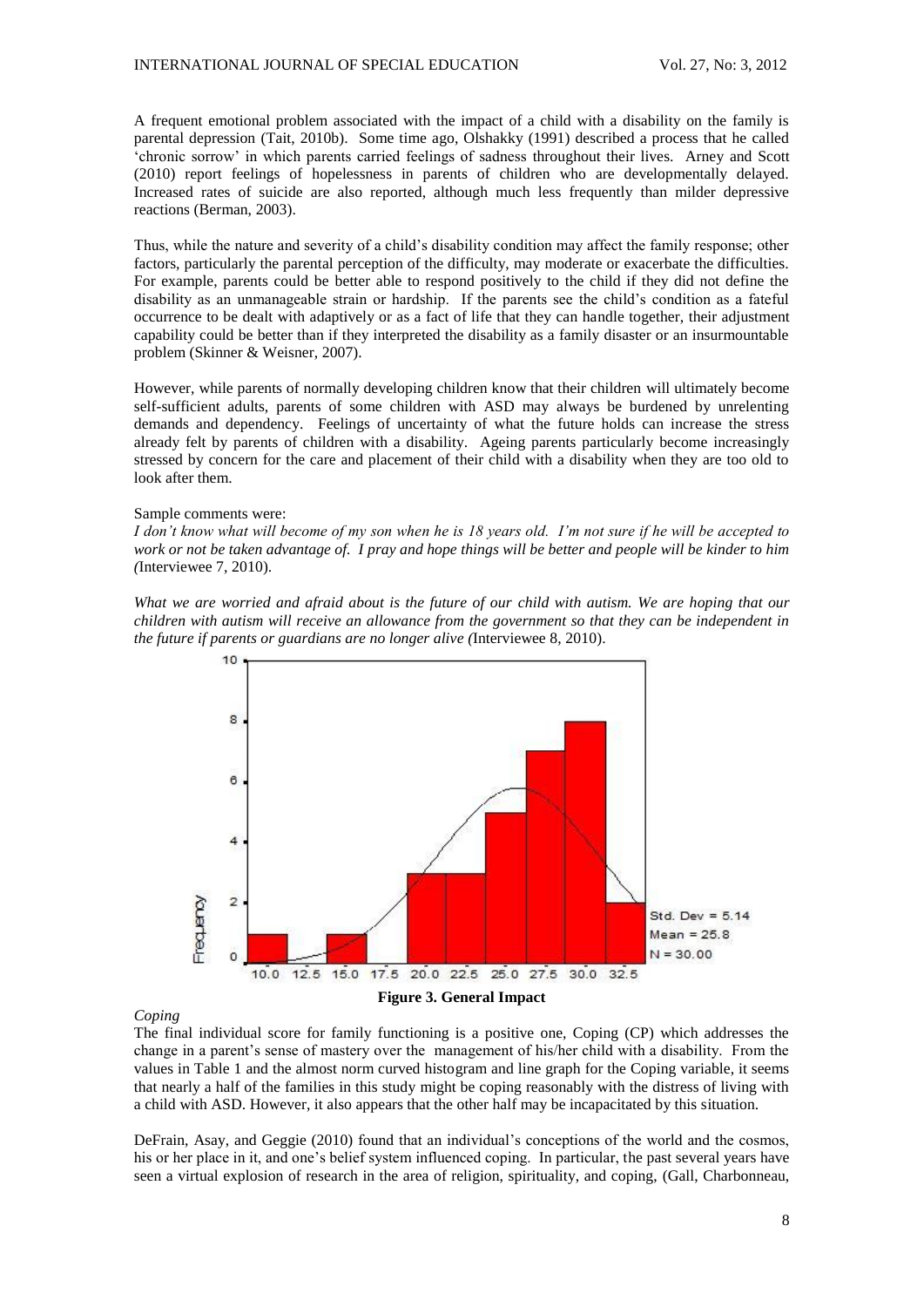Clarke, Grant, & Shouldice, 2006)*.* In a study undertaken by Thomas, Dowling, and Nicoll (2004), the findings stressed that spirituality could play an important role for many parents in their grieving process after the birth or diagnosis of a child with a disability and in their ways of coping and sense of well being. All of the parents in the present study were followers of the Islamic faith, and fourteen families in this study spontaneously mentioned their religion in their final interview response. Brunei is a traditional Islamic state. There are five public calls to prayer each day. It may well be that having a strong religious belief system to rely on is the main mechanism for coping to the adjustment of rearing a child with ASD by these Muslim parents. Specifically, 47% of the parents in the present study reported that having faith in *Allah* served as a means for interpreting and giving meaning to their child's disability. Sample comments were:

*This child is a test that we can accurately say is from Allah the Almighty to our family. This is for us to be more patient when faced with other challenges* (Interviewee 9, 2010).

*A child is a responsibility given by Allah the Almighty. Look after him/her well and God willing, you will be blessed by this test. Amen (*Interviewee 10, 2010).

*Parents should not worry if they have a child with autism because the child is special. Autistic child is a*  gift *child (Insya Allah)* (Interviewee 11, 2010).

Thus for some of the Muslim parents of children with ASD in Brunei, the birth of their child became a reaffirmation of their Islamic beliefs. That is, their child's disability was proof to them of Allah's purpose and faith in them as parents.

For these parents, their child's diagnosis has clearly evoked positive attributions. Their perception was that their child with ASD was a test or a divine blessing from Allah to their family. It has been suggested by Dura-Vila, Dein, and Hodes (2010) that a strong religious faith (as is the case in Brunei which is a culture that supports a traditional and very public Islamic way of life), might attribute ASD to external causes. Such faith provides a sense of meaning, resulting in greater acceptance of children with disabilities, and lowering the levels of parental stress and self-blame. Several parents of children with ASD in this study used their religious socio-culture as a way of making sense of why disability has happened to their children, and to come to an understanding about themselves, and their child's disability through their Islamic beliefs.



**Figure 4. Coping**

On the other hand, there may be some families in this country who experience a challenge to their Islamic faith. The comment below hints at a weakening of faith.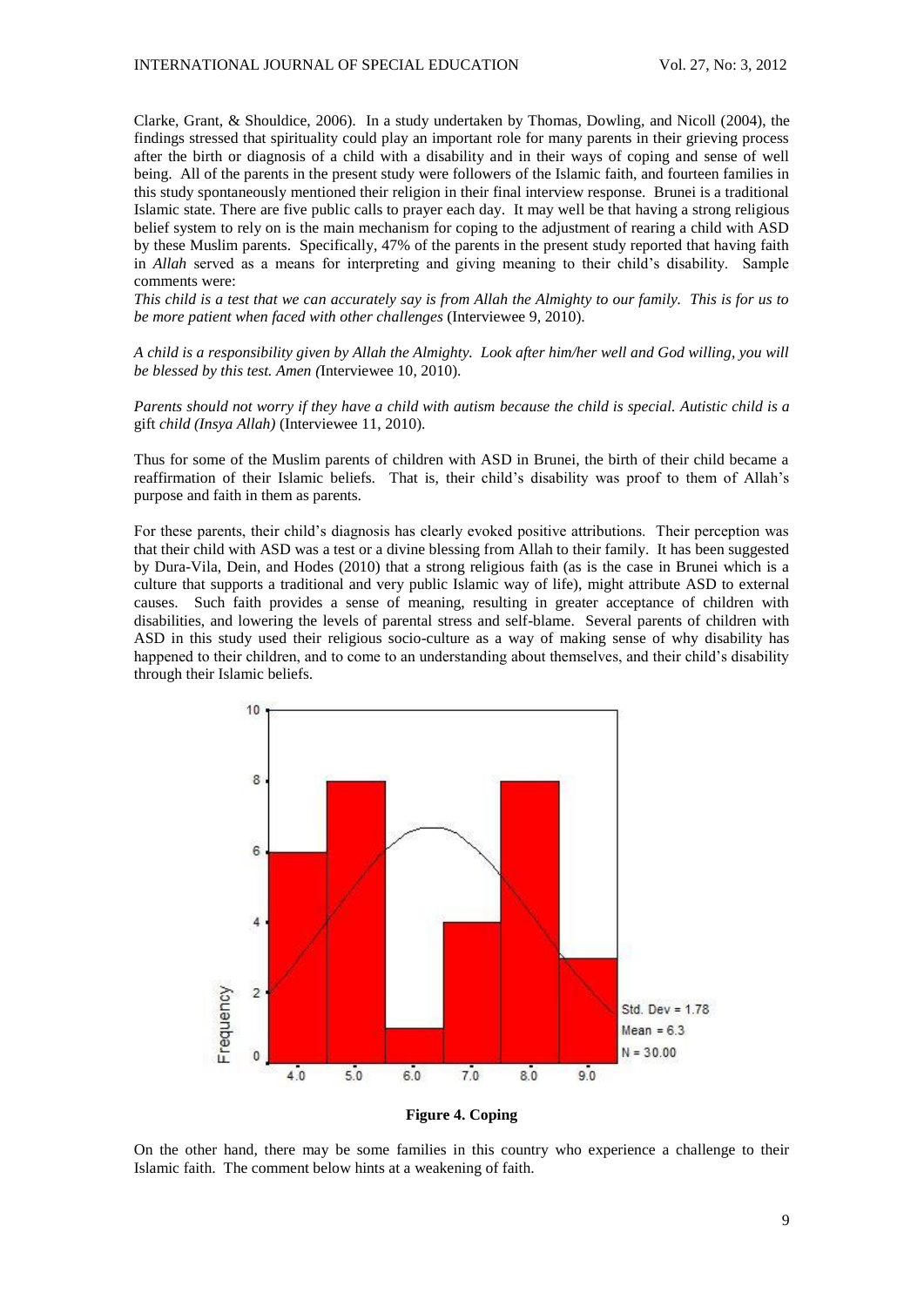*Life with a child with autism is very different and challenging especially for your patience and faith(*  Interviewee 12, 2010).

In such situations, a families' faith may not withstand the encounter with a God, who would allow such a thing to happen to their child and their family. The resulting consequence is likely to be feelings of guilt (Stubblefield, 1977), and the stress accompanying this religious adjustment is likely to be considerable.

## *Total Impact*

The Total Impact (TI) score is a general measure of impact of disability on family functions. This score quantifies the impact of childhood disability on various components of family life: the financial situation, social interaction within and outside the home, subjective distress felt by the parent and a positive sense of mastery which may emerge from coping with stress. Overall, the total impact of having a child with ASD was devastating on most families surveyed as shown by the high values of the mean, median and negative skewness (all diagrammatically presented in the figure below).

The Total Impact measure is a composite measure of the financial impact, disruption of social relations and personal strain measures. The literature abounds with studies of the negative impact of a child with a disability on family functioning. In nearly all cases, the child with the disability is reported as affecting in a negative way some or all of the following: finances, relationships with friends and relatives, planning daily activities, or family vacations. The results of both Larson's (2010) and Demarle and Le Roux's (2001) studies of the views of parents of children with disabilities seem to confirm the findings in this investigation. In this study the parents of children with ASD in Brunei felt that there was inadequate emotional, financial and physical relief from the continuous burden of caring for a family member with a disability and that the existing educational services were considered inadequate in terms of such provisions.

*There is not much support from the Government in Brunei on matters related to Autism. Most government school teachers are not trained to handle autistic children, so we need to send them to private school and to ASD centre (SMARTER) and this cost extra money and time (*Interviewee 13, 2010).

*Only parents that have autism children know the worry they are carrying rather than parents doesn't have autism children* (Interviewee 14, 2010).

*It is hard to have a child with autism. Even our family, my husband parents do not understand our child behaviour. What is the future of our child with autism? (Interviewee* 15, 2010)



**Figure 5. Total Impact**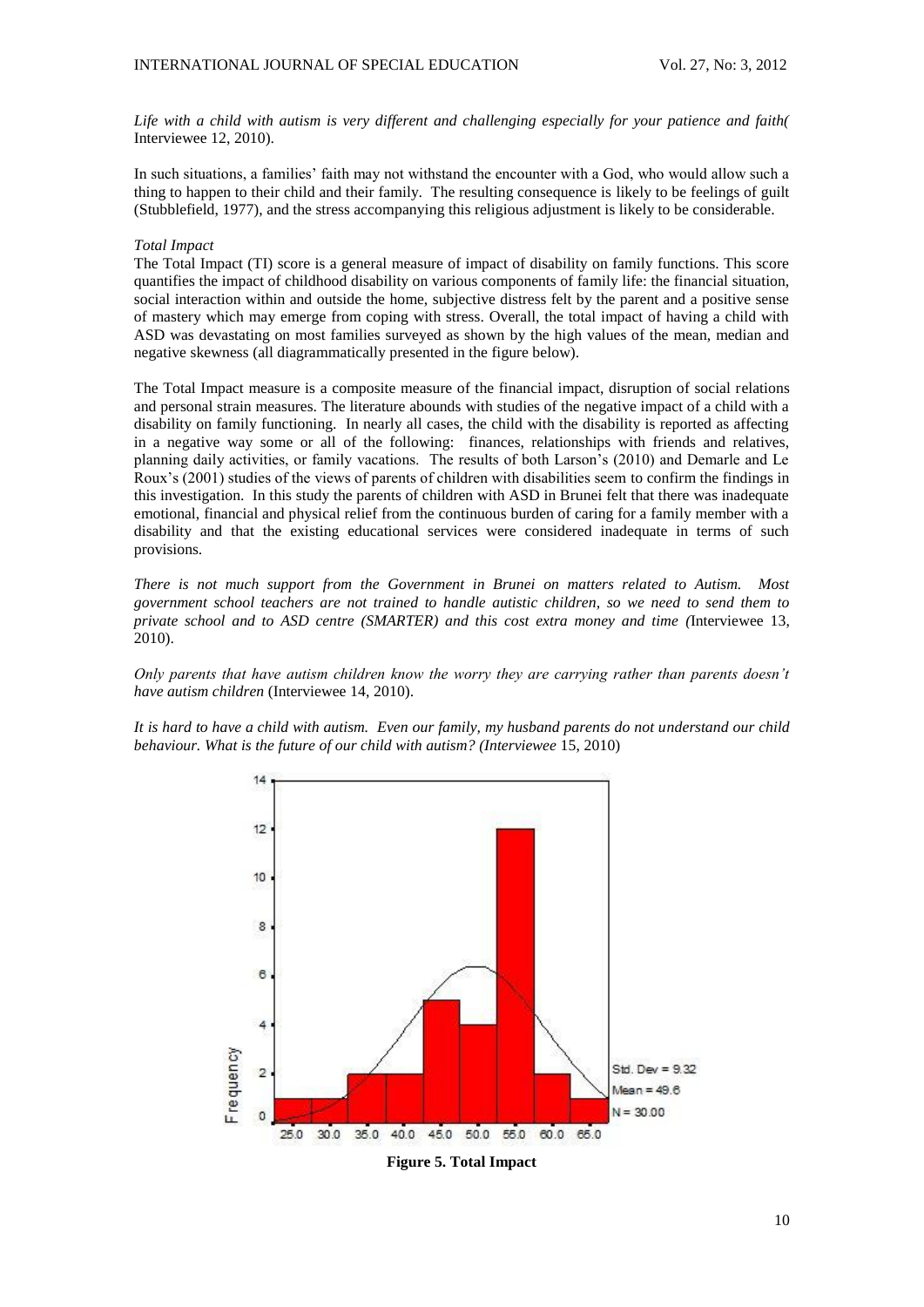#### *Summary of Results*

The present study was undertaken to determine the effect of children with ASD aged between  $4 - 12$ years on their parents' perceptions of family functioning and stress. From a review of the literature, it may be concluded that the determination of patterns of impact of children with ASD on their families is extremely complex. The results indicate that the consequences of having a child with a disability in Brunei are neither unequivocally positive nor negative; Bruneian parents' reactions were influenced by the interaction of a wide range of contextual family variables.

# *Limitations of the Study*

## *Sample size*

A problem faced by the authors was the very small sample size being only 30 cases in total. In quantitative research it is generally desirable to have a minimum of 30 cases (McMillan, 2008). When many uncontrolled variables are present, as was the case in this study, a large random sample is the best solution since it ensures to some extent that the uncontrolled variables will themselves be operating for the different groups being studied and therefore will not have a systematic effect upon the results.

## *Participant sample*

The sample used in this investigation may have been biased in favour of families who appear to have adjusted to some level of satisfaction to the presence of a child with ASD in the family. The major factor which contributes to this possible bias is that families who chose to be involved in this investigation had already taken the step to enrol their child to a special education facility (i.e., the Smarter Centre). Attendance at this centre automatically identifies that their child has a significant disability. Thus, these families may have differed substantially from families who are not willing to reveal that they have a child with ASD (preferring instead to hide their child at home full time).

If the act of sending their child to the Smarter Centre for their education, can be interpreted as one index of coming to terms with the reality of a child with a disability, the insights provided by these coping families could make a valuable contribution to professional knowledge concerning healthy patterns of family functioning and the mechanisms involved in coping well.

#### **Conclusion**

There are clearly many issues relating to the assessment of family impact that could be addressed. The family functioning measures used in this investigation were financial impact, disruption of social relations, general impact, coping and total impact. The results of this investigation indicated that the impact of a child with ASD on Bruneian families emerged as a major factor in family functioning. These findings reveal that in a variety of ways, a child's disability poses a threat to parents' perceptions of life satisfaction and their ability to fulfil their responsibilities.

Based on the world wide incidence of ASD, one may confidently presume that there are many more families with a child with ASD living in Brunei, than the 30 families indentified this study. However, at the time of this study, there were only 30 families who had children with ASD attending the Smarter Centre. Thus, access to the total population of Bruneian families who had identified that they had a child with ASD was achieved and the details of those 30 families were reported in this investigation.

According to Tillisch (2007) lack of experimental contact with well-adjusted families can help perpetuate the myth that dysfunction in a normative pattern for families with a child with a disability. Thus, if the role of professionals is to be maximally effective there is a pressing need for research which is primarily concerned with healthy family adjustment. A comprehensive review of family functioning must encompass the entire range of possible adaptations, both positive and negative, as well as the factors that contribute to such adaptation.

Under the best circumstances, raising a child with a disability requires significant adjustment. In a state of need and emotional distress, parents and relatives may turn to religion (*It is Allah's will*), to ease the intensity of distressing feelings and to answer questions regarding the ultimate cause of the disability (O'Hara & Bouras, 2007). For many of the Muslim families in the present study, religious coping was identified as an important coping strategy. The providers of effective special educational service provision may have limited understanding of Islamic families' cultural values and communication patterns, or they may hold stereotypical views about them (Gall, Charbonneau, Clarke, Grant, & Shouldice, 2006). Such a lack of knowledge may result in educational and support service provision that do not properly address Islamic families' problems and needs. Consequently, stake holders must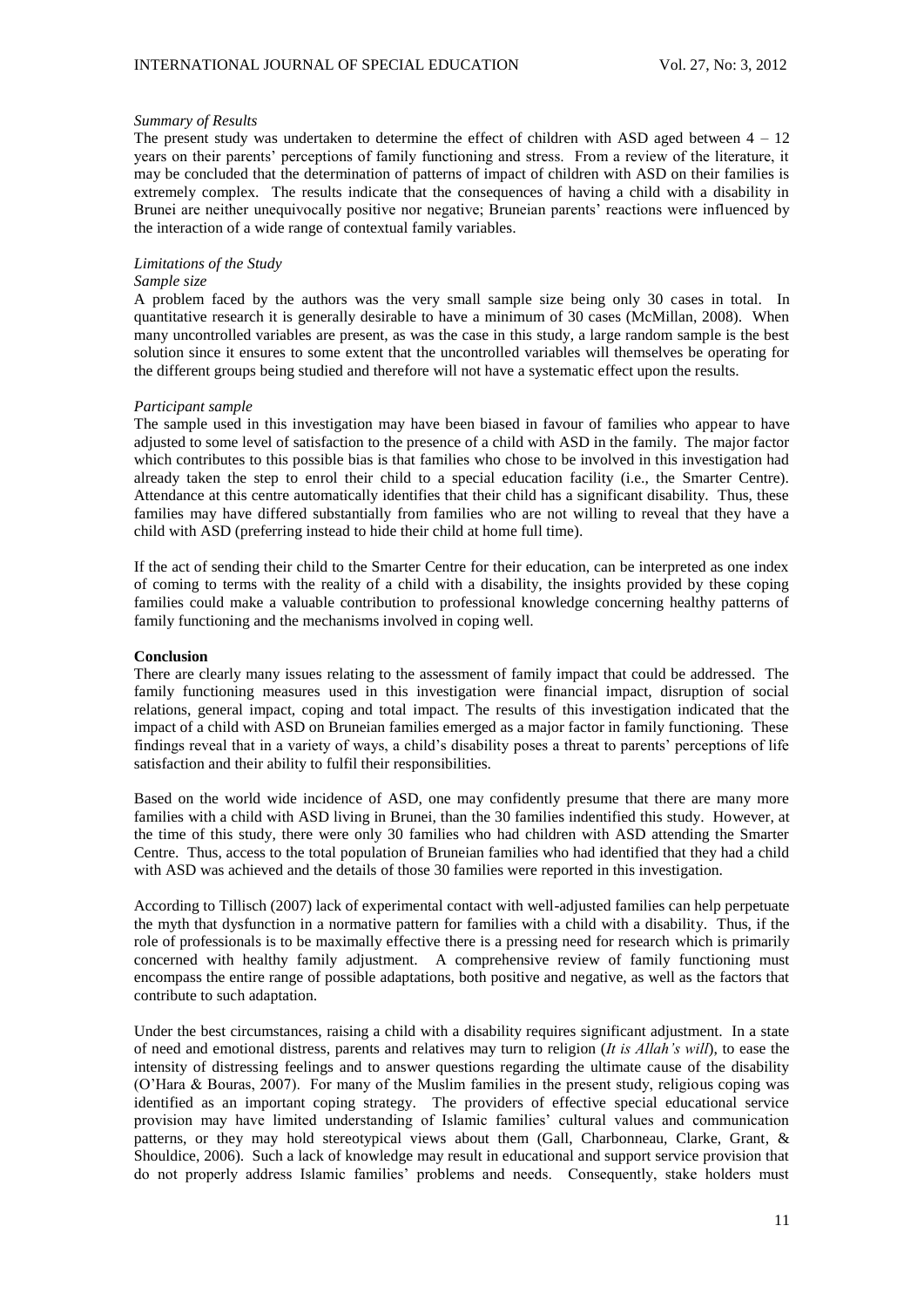understand that positive or negative personal transformations through religious beliefs do not eliminate the challenges and problems associated with taking care of a child with ASD (Skinner & Weisner, 2007).

In general, parents of children with developmental disabilities experience higher levels of parenting stress than those in families that are unaffected by childhood disability (Fidler, Hodapp, & Dykens, 2000). However, Turnbull and Turnbull (2006) have appraised some parents as responding to the emotional and caretaking challenges they face when their child has a serious disability with positive coping and resiliency. When encouraging parents' involvement in their child's educational program, professionals need to be aware of the overall effects on parents of this additional responsibility and question whether they are being unrealistic in their demands and expectations. Parents should be considered as primary caregivers first and educationalists second. Parents are not equally suited to being advocates, decision makers and teachers for their children (Tillisch, 2007). A different way of viewing parent participation is that their involvement should have positive parent outcomes reducing stress, increasing family coping and improving relationships within the family with a child with ASD.

Although several research studies have investigated parental experiences of quality of life and the impact of raising a child with a severe disability in white families (Hatton, Akram, Robertson, Shah, & Emerson, 2003), little work has focussed on the experiences of families living in remote communities such as Brunei. The present study is clearly only a preliminary starting point, and future research in this area is much needed, particularly as financial and social impact have such important long term consequences for families. However, while this study tentatively supports the idea that the basic ways in which parents adapt to a child with disabilities maybe similar across cultures, the authors also wish to point out that there may be cultural patterning in the way that these processes operate particularly when families live in a traditional Islamic state. In addition, the broad impact of socio-economic deprivation should not be lost when considering the impact of ethnicity and culture on access to educational and support services in small countries like Brunei.

The last decade of family stress research raises the exciting possibility of not only explaining and predicting family behaviour in response to a child with a disability such as ASD, but also in suggesting ways to improve it. It is obvious that documenting and evaluating family impact of raising a child with ASD in a remote community such as Brunei continues to be a complex issue.

#### *Author note:*

Approval to undertake this research was obtained by the administration of the SMARTER agency in Negara Brunei Darussalam. Further, each parent gave their written permission to be surveyed and for the authors to use the resulting data for dissemination for research purposes. The project did not receive any external funding and no restrictions have been imposed on free access to, or publication of, the research data. The authors have no financial or non-financial conflict of interests with respect to this manuscript.

### **References**

American Psychiatric Association . (2000). *Diagnostic and statistical manual of mental disorders (4th ed. – text revision).* Washington, DC: Author.

Arney, F.,& Scott, D. (2010) (Eds). *Working with vulnerable families: A partnership approach.* Melbourne: Cambridge University Press.

Aziz bin Taha, A., Yoong, W. K., & Leong, K. T., (2004). Perceptions of special education needs assistance teachers and regular teachers towards collaborative roles for delivering services to pupils with special education needs*. Brunei Darussalam Journal of Special Education.* 1. 67-84

Berman, A. L.,(2003). An idiographic approach to understanding suicide in the young. In R.A. King & A. Apter (Eds.), *Suicide in children and adolescents* (pp. 198-210). Cambridge: Cambridge University Press.

Breslau, N., Staruch, M., Mortimer, E. (1982). Psychological distress in mothers of disabled children. *American Journal of Disabled Children*. 136 (8), 682-686.

Buntinx, W. & Schalock, R. (2010). Models of disability, quality of life, and individualized supports: Implications for professional practice in intellectual disability. *Journal of Policy and Practice in Intellectual Disabilities*. 7 (4). P. 283-294.

Cheng, P., & Tang, C.(1995). Coping and psychological distress of Chinese parents of children with Down Syndrome. *Mental Retardation*. 33. 1. 10-20.

DeFrain, J., Asay, S., and Geggie, J. (2010).Family strengths: An international perspective. In F. Arney, & D. Scott, (Eds.) *Working with vulnerable families: A partnership approach*. (pp 29-48) Melbourne: Cambridge University Press.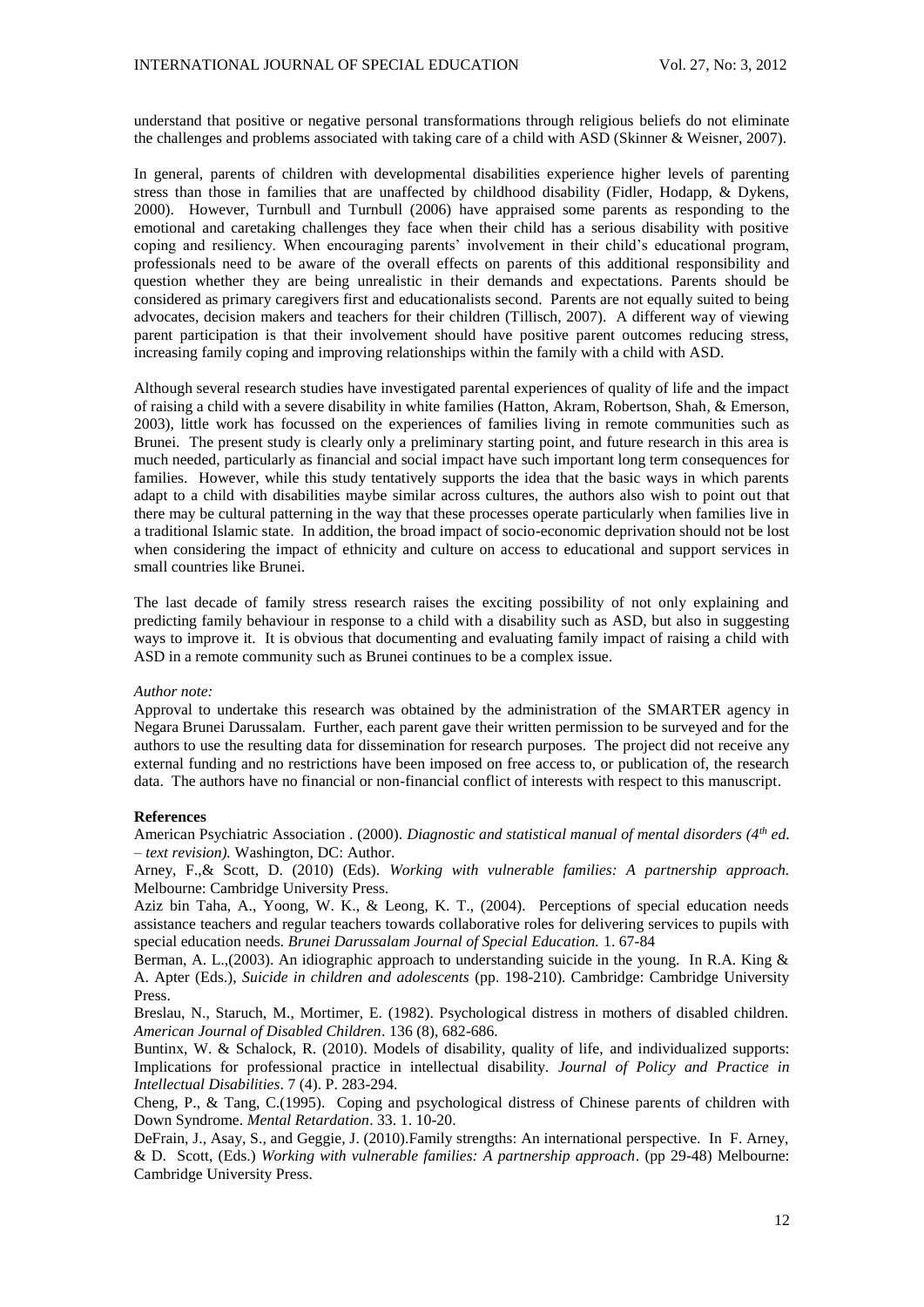Demarle, D.J., & Le Roux, P. (2001). The life cycle and disability: Experiences of discontinuity in child and family development. *Journal of Loss and Trauma*, 6,1, 29-43.

Dempsey, I., and Keen, D. (2008) A review of processes and outcomes in family centred services for children with a disability. *Topics in Early Childhood Special Education*. 28, 1, 42-52.

Dura-Vila, G., Dein, S., and Hodes, (2010). Children with intellectual disability: A gain not a loss: Parental beliefs and family life. *Clinical Child Psychology and Psychology*. 15, 2, 171-184.

Einfeld, S., and Emerson, E. (2008). Intellectual disability. In M.Ruter, D.V.M. Bishop, D.S. Pine, S. Scott, J. Stevenson, e. Taylor, & A. Thapar (Eds.), *Rutter's child and adolescent psychiartry* (5<sup>th</sup> ed)., (pp 820-840). Oxford:Blackwell.

Europa World Year Book . (2005). *The Europa World Year Book Volume 1, Part one: International Organzations*. London: Routledge Taylor & Francis Grou

Freedman, R. I., & Boyer, N.C. (2000); The power to choose: Supports for families caring for individuals with developmental disabilities. *Health and Social Work.* 25, 1, 59-68.

Fitzgerald, M., (2004). *Autism and Creativity: Is there a link between autism in men and exceptional ability*? New York: Brunner-Routledge.

Fidler, D.J., Hodapp, R.M., & Dykens, E.M. (2000). Stress in families of young children with Down syndrome, Williams syndrome, and Smith-Magenis syndrome. *Early Education and Development,* 11, 395-406.

Gall, T., Charbonneau, C., Clarke, N., Grant, K., & Shouldice,L. (2006). A Clinical interview assessing cancer patients' spiritual needs and preferences. *European Journal of Pain and Symptom Management* 30, 154-159 .

Gardner, J., Grant, J., & Webb, M. (2000). (2nd ed.).*Communication for all kids: Using an exchange communication system in your classroom*. Canning Vale, WA: KLIK Enterprises.

Hatton, C., Akram, Y., Robertson, J., Shah, R., and Emerson, E. (2003). The Disclosure process and its impact on south Asian families with a child with severe intellectual disabilities. Journal of Applied Research in Intellectual Disabilities. 16, 177-188.

Jones, F.L. (1989) Occupational Prestige in Australia: A New Scale. *Journal of Sociology*. 25, 2, 187- 197.

Katbamna, S., Bhakta, P., Ahmad, W., Baker, R., & Parker, G. (2002). Supporting south Asian carers and those they care for: The role of the primary health care team. *British Journal of General Practice*, 52, 477, 300-305.

Larson. E. (2010). Psychological well-being and meaning-making when care giving for children with disabilities: Growth through difficult times or sinking forward. *Thorofare.* 30, 2, 78-86.

Magana, S., Schwartz, S., Rubert, M., & Szapocznik,J., (2006). Hispanic caregivers of adults with mental retardation: Importance of family functioning. *American Journal of Mental Retardation, 111*, 250-262.

McMillan, J. (2008). *Educational Research: Fundamentals for the consumer (5th Ed).* Boston: Allyn & Bacon.

O'Hara, J. & Bouras, N. (2007). Intellectual disabilities across cultures. In D. Bhugra & K. Bhui (Eds.), *Textbook of cultural psychiatry* (pp. 461-470). Cambridge: Cambridge: University Press.

Olshakky (1991). Chronic sorrow: analysis of the concept*. Journal of Advanced Nursing*. 16, 11, 1311- 1319.

Parette, H., Meadan, H., and Doubet, S., (2010). Fathers of young children with disabilities in the United States: Current status and implications. *Childhood Education*. 86, 6, 382-388.

Siklos, S., & Kerns, K., (2006). Assessing the need for social support in parents of children with autism and Down syndrome. *Journal of Autism and Developmental Disorders*. 36, 921-933.

Skinner, D., & Weisner, T. S. (2007). Socio-cultural studies of families of children with intellectual disabilities. *Mental Retardation and Developmental Disabilities*. *Research Reviews*, 13, 302-312.

Stein R., and Reissman, C., (2004) *Impact on Family Scale (Revised edition*). Bronx. New York: Albert Einstein College of Medicine.

Stubblefield, H. W. (1977). Religion, parents and mental retardation. In C. J. Drew, M.L. Hardman, & H.P. Bluhm (Eds.), *Mental Retardation. Social and educational perspectives* (pp. 32-37). Saint Louis: C.V. Mosby Company.

Sturmey, P., and Fitzer, A. (Eds.). (2007). *Autism spectrum disorders: Applied behaviour analysis, evidence, and practice*. Austin, TX: Pro-Ed.

Tait, K., & Mundia, L. (2012). Preparing teachers to meet the challenges of inclusive

education in Negara Brunei Darussalam. In C. I. Forlin (Ed.), *Future directions for inclusive teacher education: An international perspectiv*e (pp. 60-69). Hong Kong: Routledge/Francis & Taylor.

Tait, K. (2010a). Developmental and physical disabilities. In V. Green & S. Cherrington (Eds.), *Delving into diversity: An international exploration of issues of diversity in education.* (pp. 123-124) New York: Nova Science.